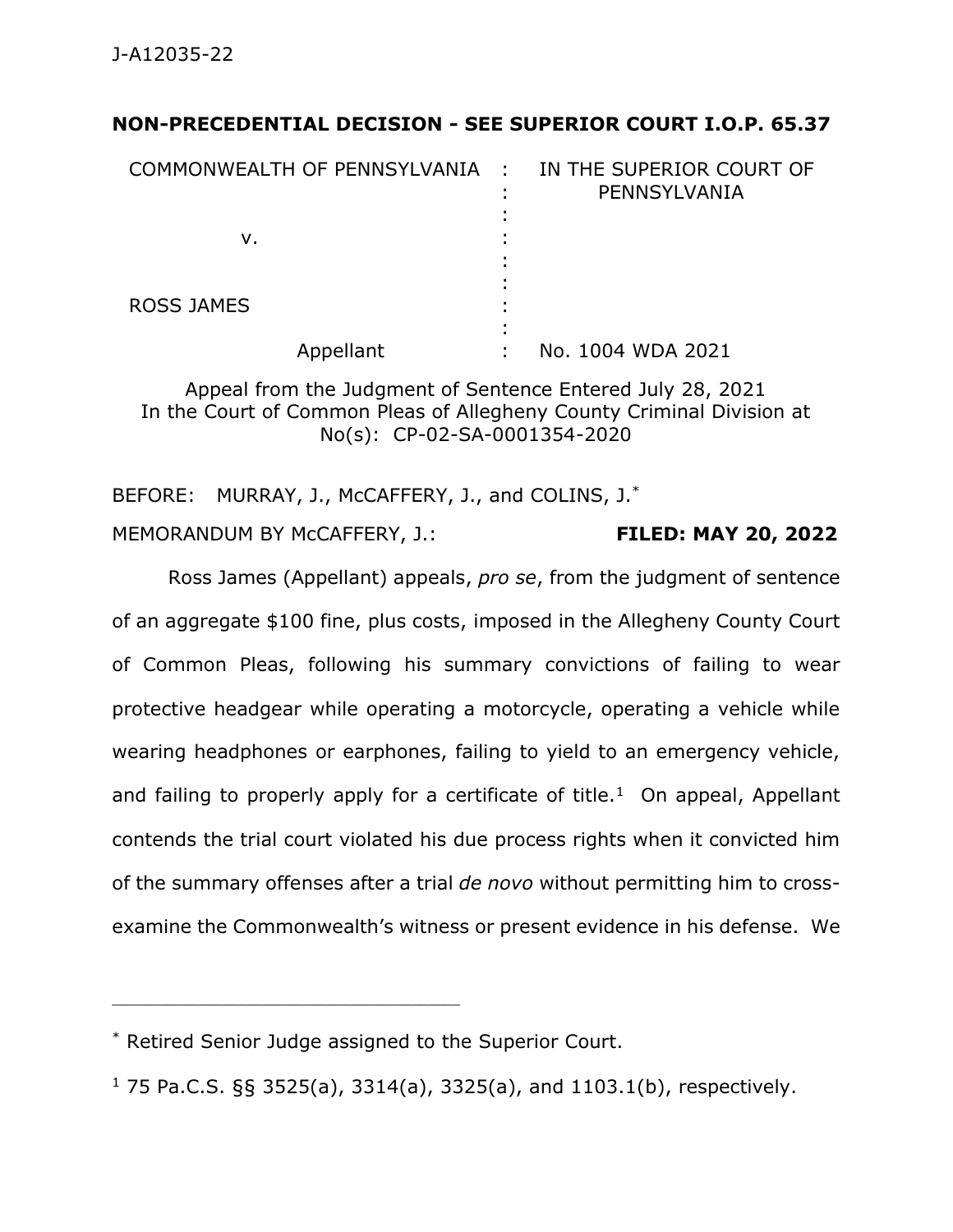agree, and, accordingly, we vacate Appellant's judgment of sentence and remand for a new trial.

On August 21, 2020, Appellant was issued several Vehicle Code citations after he was stopped while operating his motorcycle. On October 8, 2020, the magisterial district court found Appellant guilty of the above-named offenses, in addition to operation of a vehicle without required financial responsibility. 2 Appellant filed a timely appeal for a trial *de novo* in the Allegheny County Court of Common Pleas. After several delays, the trial *de novo* commenced on July 20, 2021. Appellant appeared *pro se*.

The sole witness presented by the Commonwealth was Pittsburgh Police Officer Ben Olsen. The trial court summarized the officer's testimony as follows:

Officer [ ] Olsen testified that on August 21, 2020, he stopped [Appellant] after observing him operating his motorcycle wearing speaker earmuffs and no headgear. Officer Olsen activated his patrol vehicle's emergency lights and siren, but [Appellant] continued driving about ¼ mile before he stopped. There were ample locations for [Appellant] to have pulled over before he stopped his motorcycle. [Appellant] had a motorcycle learner's permit but not a motorcycle license. The motorcycle had an Oregon registration, which had been on the vehicle when Officer Olsen had stopped him on November 5, 2019. . . .

Trial Ct. Op., 1/14/22, at 2 (record citations omitted).

With regard to Appellant's lack of insurance, Officer Olsen testified that

"[n]o insurance was ever exhibited during the stop." N.T., 7/20/21, at 12.

<sup>2</sup> 75 Pa.C.S. § 1786(f).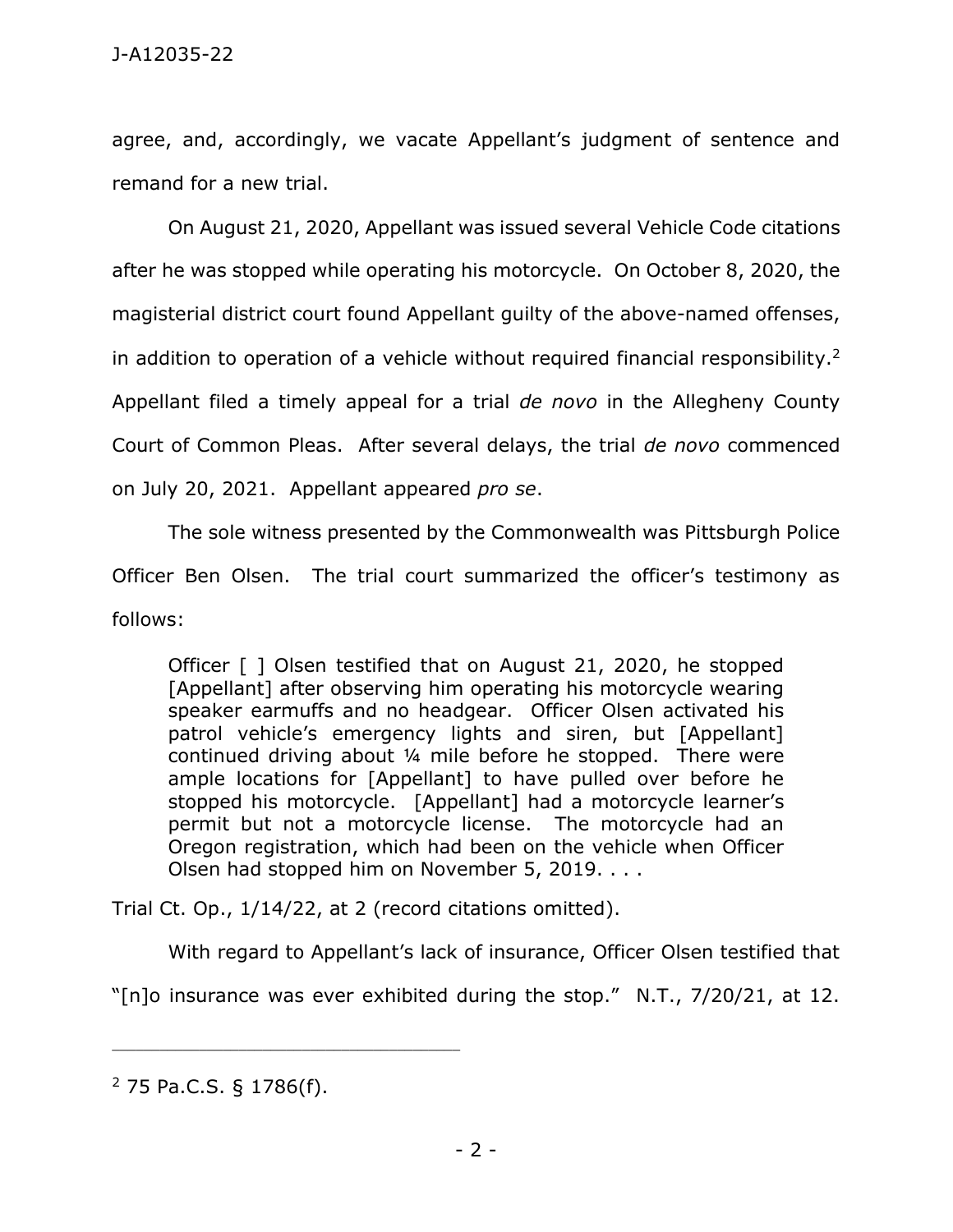J-A12035-22

The trial court then asked Appellant if he was insured, to which he replied, "Yes," and produced a document as proof of insurance. *See id.* at 13-15. The Commonwealth questioned the authenticity of the document, and the court decided to continue "that aspect" of the trial so Appellant could obtain "some official sealed document" from his insurance company. *Id.* at 16. Nevertheless, the court stated that the other "counts [were] laid out," and "[t]he only thing [they were] talking about [was] operating without insurance." *Id.* When the Commonwealth asked the court, "just for the record, you would be finding [Appellant] guilty on the other four counts?," the court responded, "Yes." *Id.* at 16-17. Later, however, the court's clerk informed the trial court that it had to "dispose of everything[, *i.e.*, all the charges,] at one time." *Id.* at 19. At that point, the court stated it "would hold up on" entering the guilty verdicts, but again commented that it "heard enough testimony" on the four counts, and was only "interested" in the insurance information. *Id.* The court continued the trial for a week.

On July 28, 2021, the parties appeared again before the trial court. Appellant asked the court to be heard on his "motion." *See* N.T., 7/28/21, at 2. We note no motion was docketed on that date, and it is unclear from the record whether Appellant handed a copy of a written motion to the court or the Commonwealth.<sup>3</sup> However, the Commonwealth summarized to the court

<sup>&</sup>lt;sup>3</sup> We note that a motion titled "Affidavit and Motion for Reconsideration and Motion to Recuse," dated July 27, 2021, was docketed on August 17th, and disposed of by the trial court as a post-sentence motion.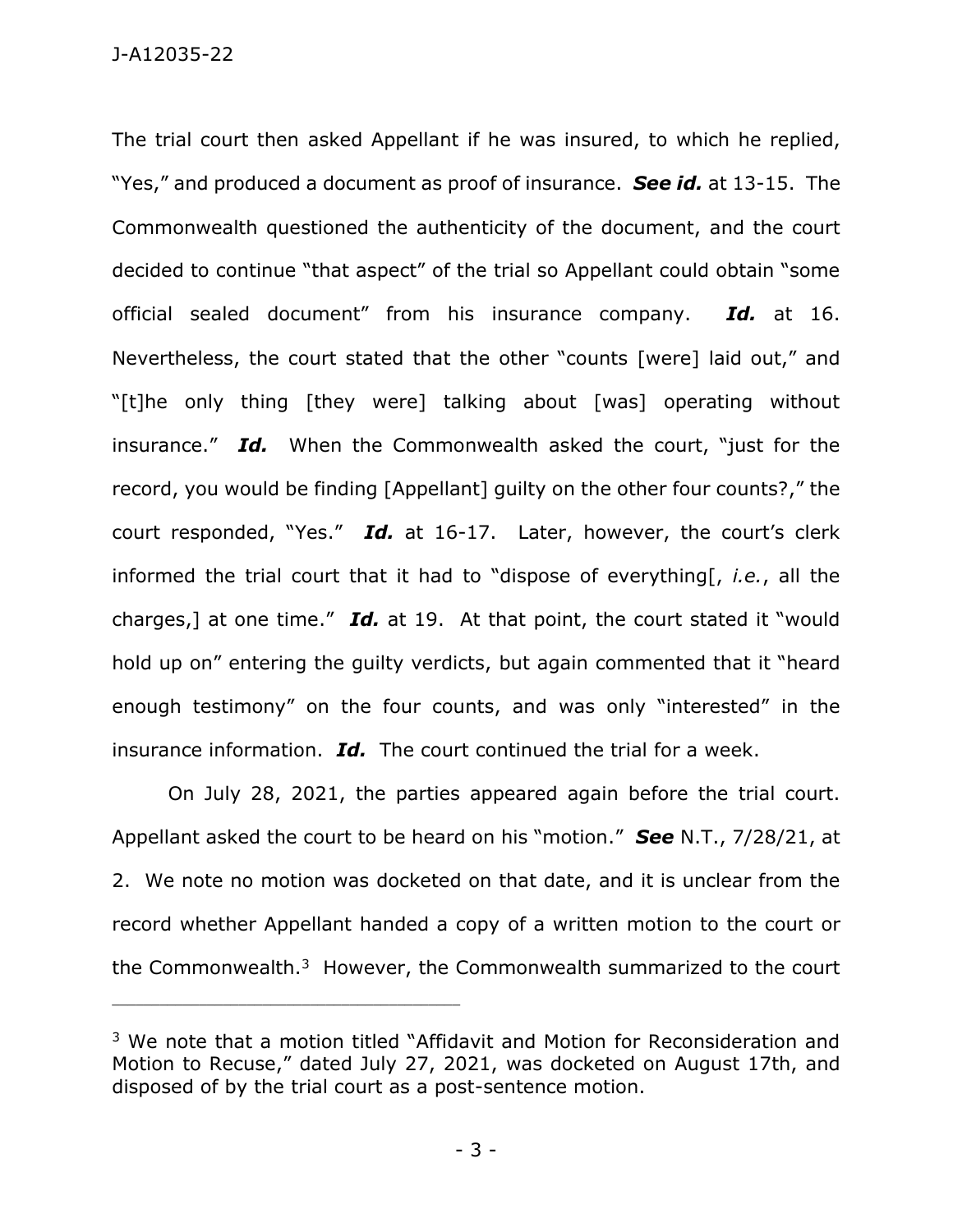that Appellant was "asking [the court] to recuse" itself. *Id.* at 3. Without hearing any argument, the court summarily denied the motion. *Id.* Appellant then provided the court with additional paperwork in support of his claim that his motorcycle was insured. *See id.* Both the Commonwealth and Officer Olsen argued that the documentation still failed to show Appellant's motorcycle was insured prior to the stop. *See id.* at 4-7. At the conclusion of the hearing, the following exchange took place:

THE COURT: The appeal is denied. Everything we decided last time. . . . The [Section] 1786f operating a vehicle without insurance, that's dismissed. Okay.

[Appellant]: Are you aware that you just reached a verdict without allowing me to cross-examine or produce my own evidence?

THE COURT: I dismissed the case.

[Appellant]: But the four other charges is what I'm talking about. Are you dismissing all the charges? You found me guilty without allowing me to cross-examine the witness, without allowing me to testify and without allowing me to produce evidence for the Court's consideration.

THE COURT: He is found not guilty on the insurance. Everything else is guilty. That's it.

[Appellant]: So you have reached a verdict without allowing me to testify or produce evidence, is that correct?

THE COURT: Okay. Next case.

Id. at 7-8. That same day, the court entered an order adjuding Appellant

guilty of the aforementioned offenses, and imposing a \$25 fine, plus costs, at

each count. *See* Order, 7/28/21.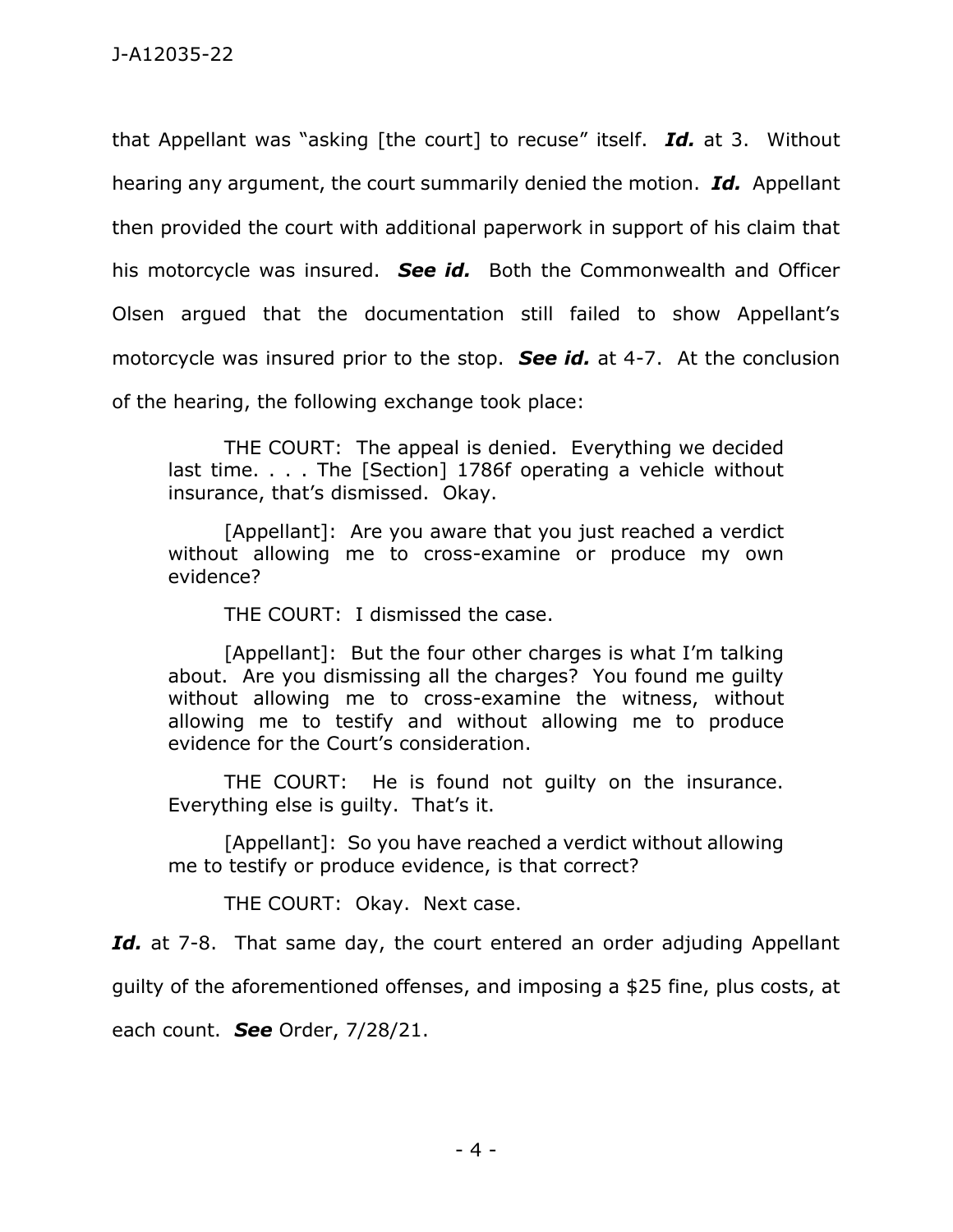On August 17, 2021, Appellant filed a motion for reconsideration and recusal. The following day, the trial court entered an order denying the motion because post-sentence motions are not permitted "in summary case appeals following a trial *de novo*[.]" Order, 8/18/21, at 2, *citing* Pa.R.Crim.P. 720(D). This timely appeal follows.<sup>4</sup>

Preliminarily, we note the *pro se* brief Appellant has filed in this Court fails to comply with the Pennsylvania Rules of Appellate Procedure. *See*  Pa.R.A.P. 2111-2119. Indeed, Appellant's "brief" does not include any of the sections required under the rules, does not set forth a statement of the question on appeal, and lacks any citation to legal authority in support of Appellant's contention that he was denied the opportunity to cross-examine the Commonwealth's witness and present any evidence in his own defense. 5 **See** Appellant's Brief at 1-8 (unpaginated). Nevertheless, because we are able to discern the claim Appellant wishes to raise on appeal, and the Commonwealth agrees Appellant is entitled to relief, <sup>6</sup> we decline to quash this appeal. *See In re J.F.*, 27 A.3d 1017, 1020 (Pa. Super. 2011) (declining to quash appeal based on defective brief when appellate court is "able to discern

<sup>6</sup> *See* Commonwealth's Brief at 7-9.

<sup>&</sup>lt;sup>4</sup> After requesting and being granted an extension of time, Appellant complied with the trial court's directive to file a Pa.R.A.P. 1925(b) statement of errors complained of on appeal.

<sup>&</sup>lt;sup>5</sup> Appellant does, however, cite the summary offenses of which he was convicted.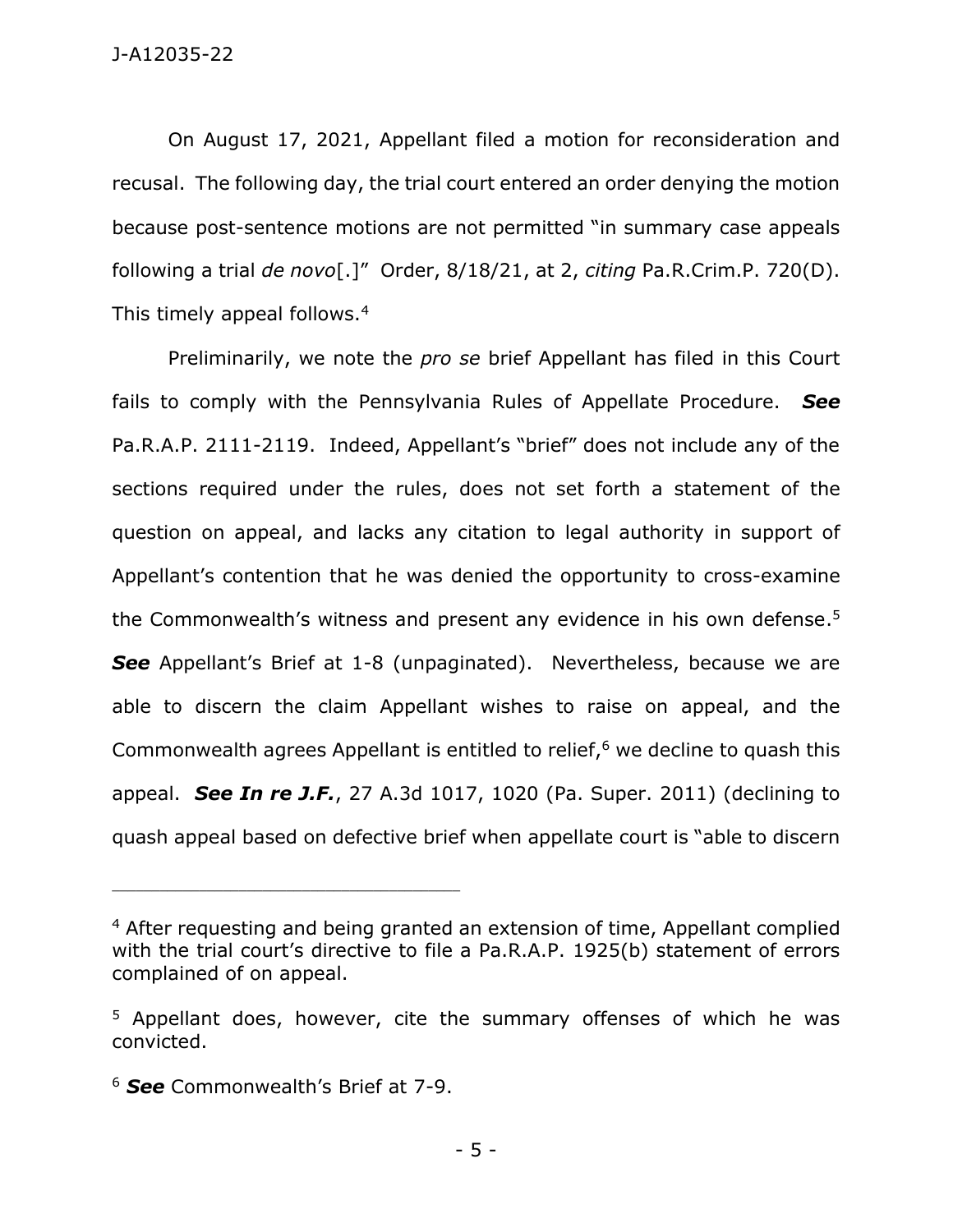the issues raised . . . on appeal"); *Commonwealth v. Lyons*, 833 A.2d 245, 252 (Pa. Super. 2003) (appellate court would review "arguments that can reasonably be discerned from . . . defective brief"); *Savoy v. Savoy*, 641 A.2d 596, 598 (Pa. Super. 1994) (appellate court would address merits of appeal when appellant's "failure to comply with our Rules of Appellate Procedure [did] not impede . . . ability to review the issues").

In the present case, Appellant asserts the trial court "flagrantly trampled [his] right to Due Process" when it declared him quilty of the four summary offenses "before the Prosecutor rested his case" and without permitting Appellant to cross-examine the witness or present a defense. Appellant's Brief at 2-3 (unpaginated). Appellant requests that we "overturn, reverse, or set aside the convictions" and remand for "a lawful trial before an unbiased arbiter." *Id.* at 8 (unpaginated). As noted above, the Commonwealth concedes Appellant is entitled to relief. *See* Commonwealth's Brief at 8. We agree.

It is axiomatic that — under both our federal and state constitutions a criminal defendant has the right to present a defense and cross-examine any witnesses who testify against them. *See* U.S. Const. amends. VI, XIV; Pa. Const. art. I, § 9. *See Commonwealth v. Robinson*, 491 A.2d 107, 109 (Pa. 1985) ("Criminal defendants have a constitutional right to confront witnesses against them, which includes the right to cross-examine[.]"); *Commonwealth v. Konias*, 136 A.3d 1014, 1019 (Pa. Super. 2016) ("Procedural due process guarantees that a defendant has the right to present

- 6 -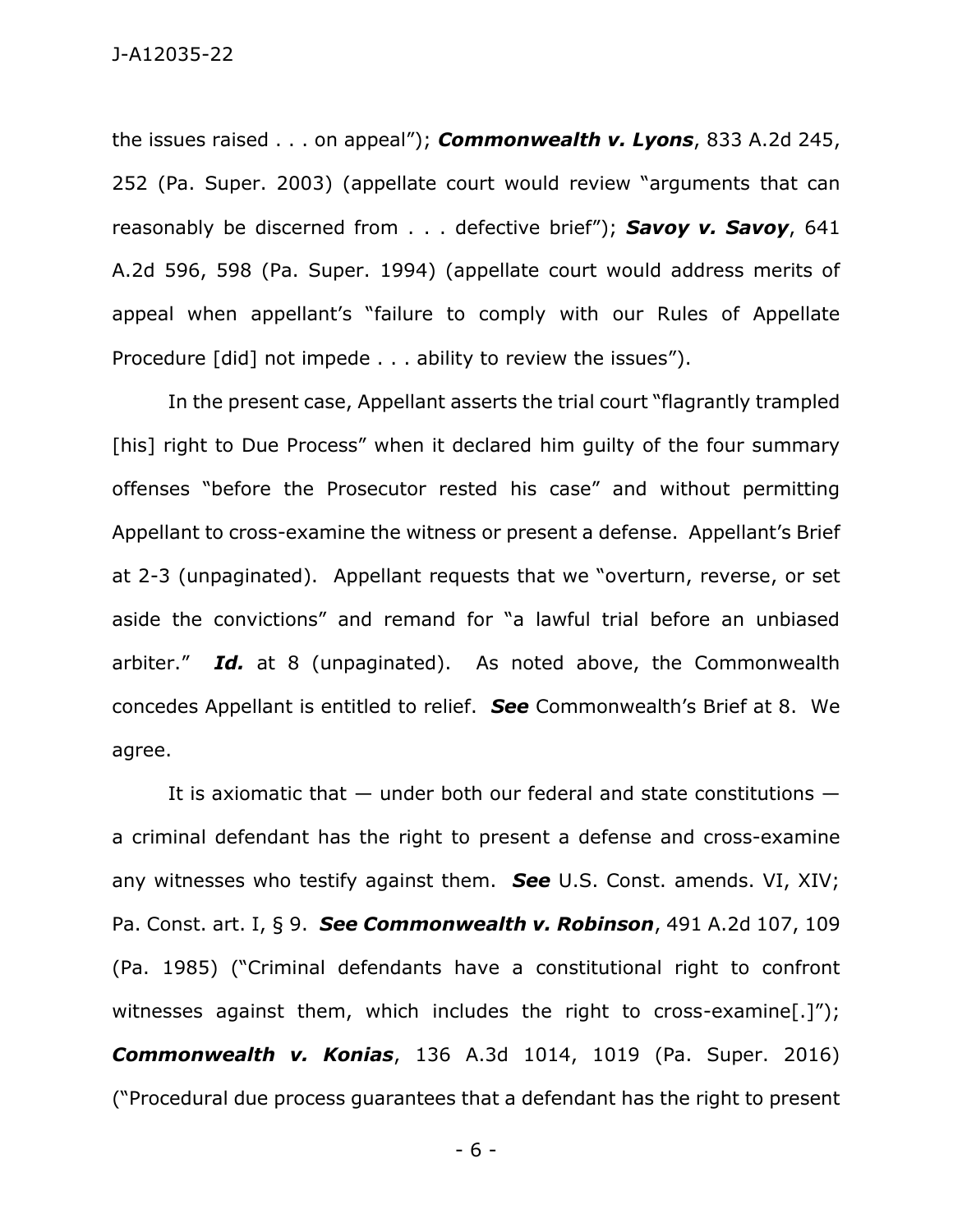competent evidence in his defense, and the state must ensure that an indigent defendant has fair opportunity to present his defense."). The Pennsylvania Supreme Court has explained:

While not capable of exact definition, the basic elements of procedural due process are adequate notice, **opportunity to be heard, and the chance to defend oneself** before a fair and impartial tribunal having jurisdiction of the case.

*Commonwealth v. Thompson*, 281 A.2d 856, 858 (Pa. 1971) (emphasis added).

Upon our review of the transcripts from both proceedings, it is clear the trial court failed to provide Appellant with either the opportunity to crossexamine Officer Olsen or present any evidence or testimony concerning the offenses of which he was found guilty.<sup>7</sup> During the July 20th proceeding, the trial court began to question Appellant concerning whether he had proof of insurance for the motorcycle. *See* N.T., 7/20/19, at 13. Although the court did not find the paperwork Appellant provided to be sufficient, it agreed to "continue" the matter to allow Appellant to "get ahold of [his] insurance company" and present "some official sealed document." evidence concerning his insurance. *See* N.T., 7/20/19, at 16. However, the trial court indicated that it found Appellant guilty of the other four counts, and it was only "interested in one thing" at the second proceeding, that is, whether Appellant

 $<sup>7</sup>$  The trial court did consider Appellant's "evidence" regarding his proof of</sup> insurance.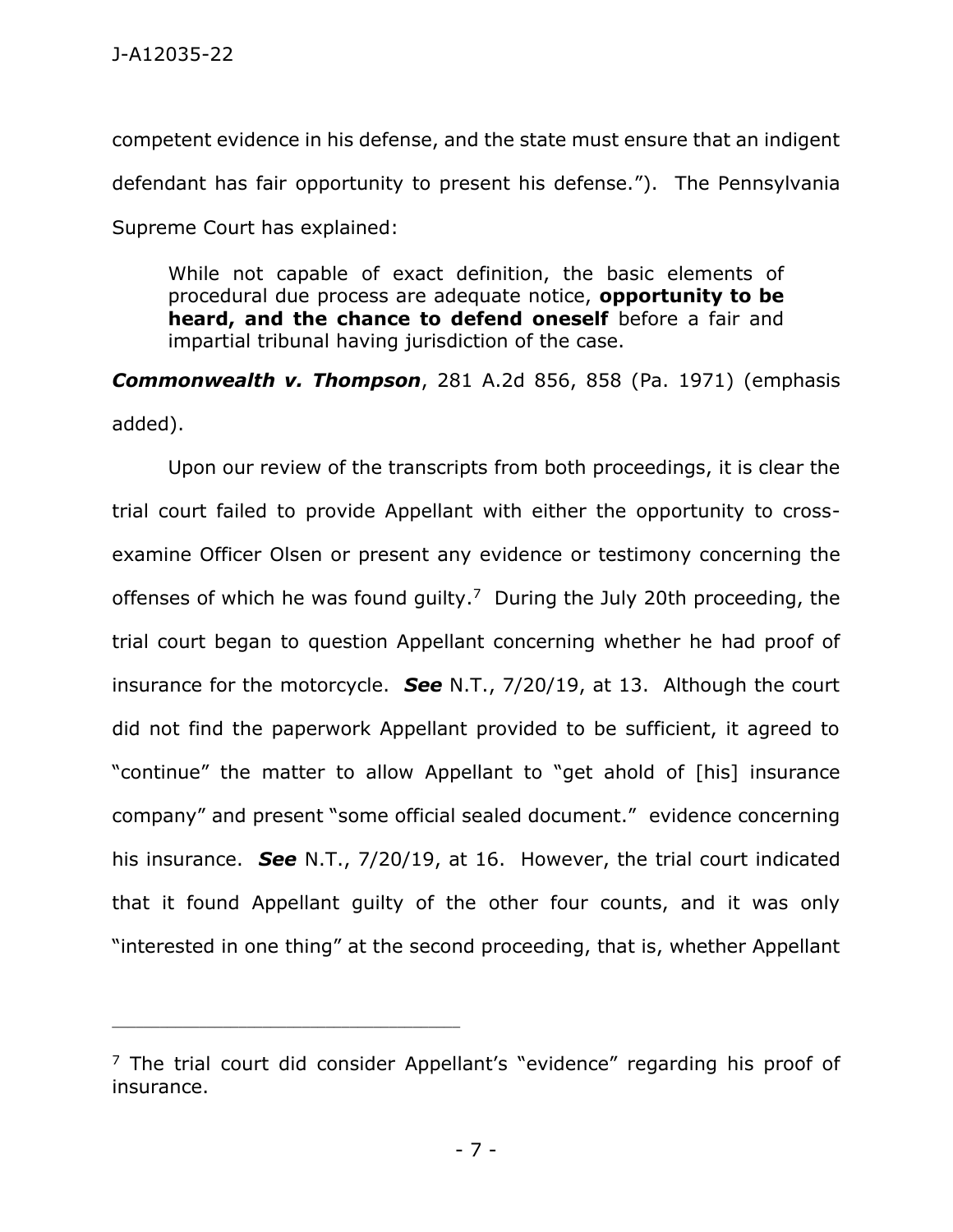could provide sufficient proof of insurance. *See id.* at 16-17, 19. Indeed, the court stated it "heard enough testimony" on the other offenses. *Id.* at 19.

In response to Appellant's claim on appeal, the trial court simply opines: "[Appellant] did not request to cross-examine Officer Olsen or present a defense." Trial Ct. Op., 1/14/22, at 2. However, this assertion mischaracterizes the record. At the July 20th proceeding, the court found Appellant guilty without first asking Appellant — who was proceeding *pro se* — if he wanted to cross-examine the officer or present any evidence. *See* N.T., 7/20/21, at 16-22. Further, at the conclusion of the July 28th hearing, Appellant pointed out to the court that he was not provided the opportunity to cross-examine the witness, testify in his own defense, or produce evidence. **See** N.T., 7/28/21, at 8. The trial court ignored these claims and moved on to the next case. *See id.* We conclude that, at the very least, due process requires a trial court to ask a defendant if he intends to cross-examine a witness, before that witness is dismissed, or if he intends to present evidence before adjuding the defendant guilty.

Because, in the present case, Appellant was deprived of his constitutional right to due process and to confront the witness presented against him, we vacate the judgment of sentence, and remand for a new trial.<sup>8</sup>

<sup>8</sup> We note that this Court has no authority to remove a trial judge *sua sponte*, and Appellant has not explicitly requested that we appoint a new trial judge on remand. *See Commonwealth v. Whitmore*, 912 A.2d 827, 834 (Pa. *(Footnote Continued Next Page)*